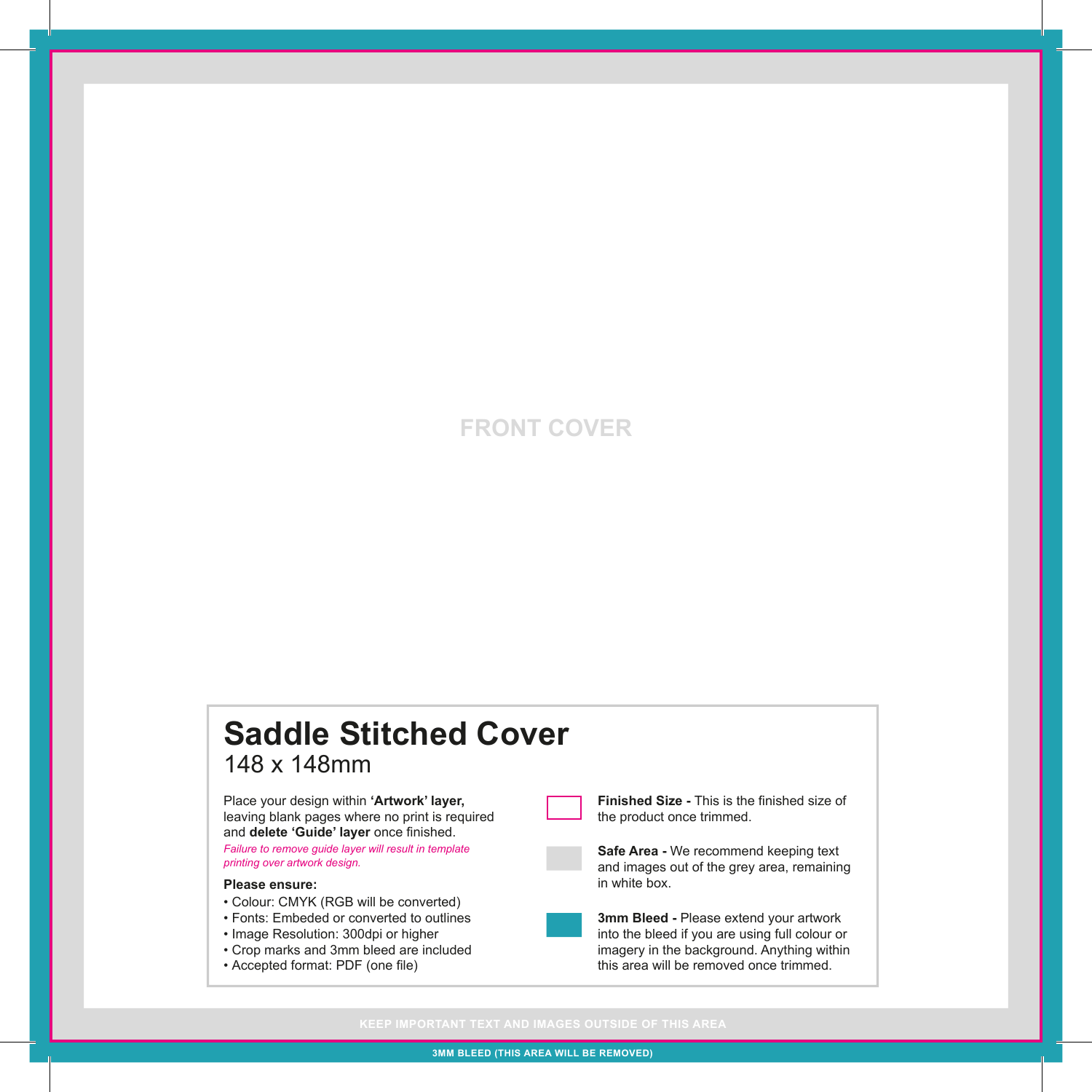# **INSIDE FRONT COVER (LEFT PAGE)**

## **Saddle Stitched Cover** 148 x 148mm

Place your design within **'Artwork' layer,**  leaving blank pages where no print is required and **delete 'Guide' layer** once finished.

*Failure to remove guide layer will result in template printing over artwork design.*

### **Please ensure:**

- Colour: CMYK (RGB will be converted)
- Fonts: Embeded or converted to outlines
- Image Resolution: 300dpi or higher
- Crop marks and 3mm bleed are included
- Accepted format: PDF (one file)



**Finished Size -** This is the finished size of the product once trimmed.

**Safe Area -** We recommend keeping text and images out of the grey area, remaining in white box.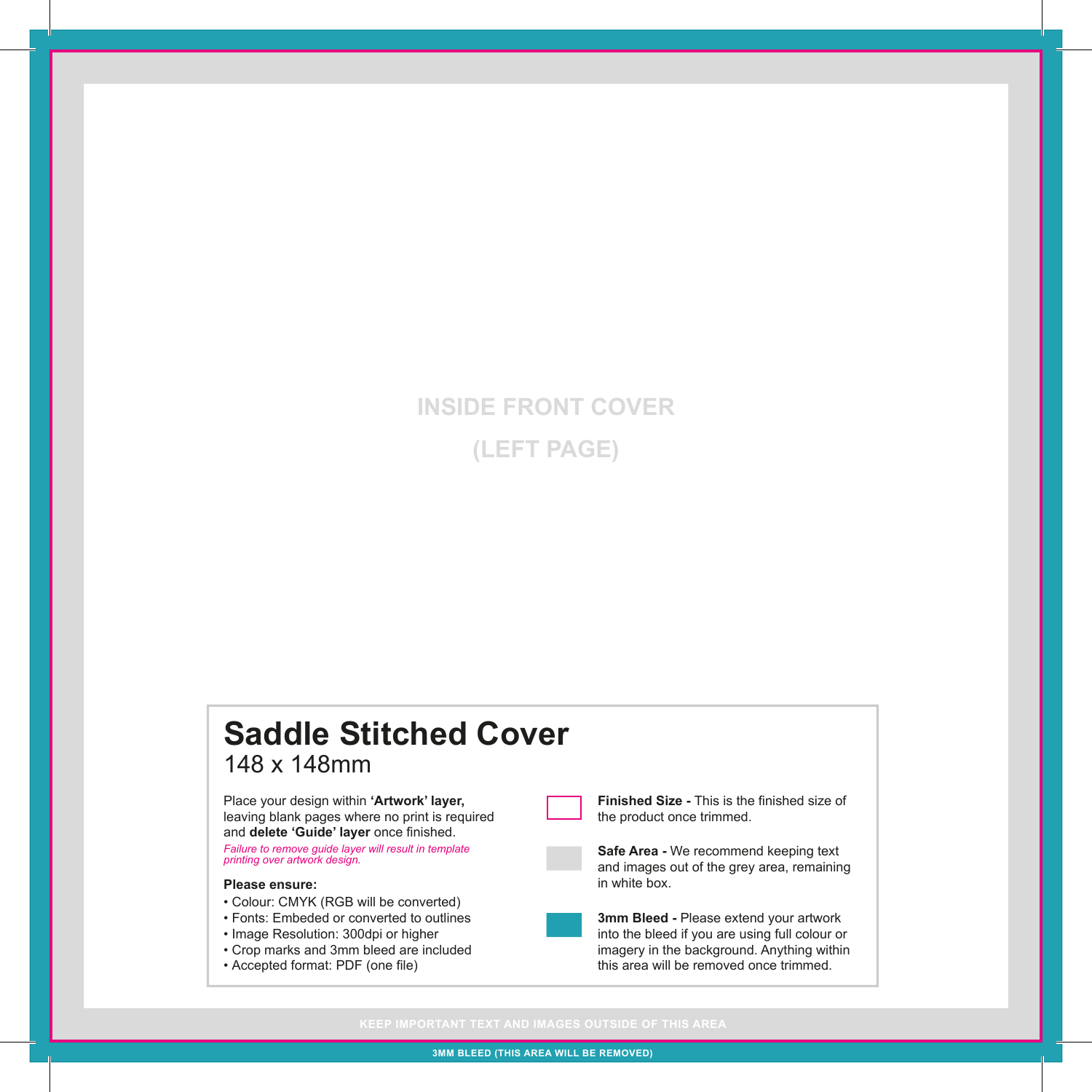# **INSIDE BACK COVER (RIGHT PAGE)**

## **Saddle Stitched Cover** 148 x 148mm

Place your design within **'Artwork' layer,**  leaving blank pages where no print is required and **delete 'Guide' layer** once finished.

*Failure to remove guide layer will result in template printing over artwork design.*

### **Please ensure:**

- Colour: CMYK (RGB will be converted)
- Fonts: Embeded or converted to outlines
- Image Resolution: 300dpi or higher
- Crop marks and 3mm bleed are included
- Accepted format: PDF (one file)



**Finished Size -** This is the finished size of the product once trimmed.

**Safe Area -** We recommend keeping text and images out of the grey area, remaining in white box.